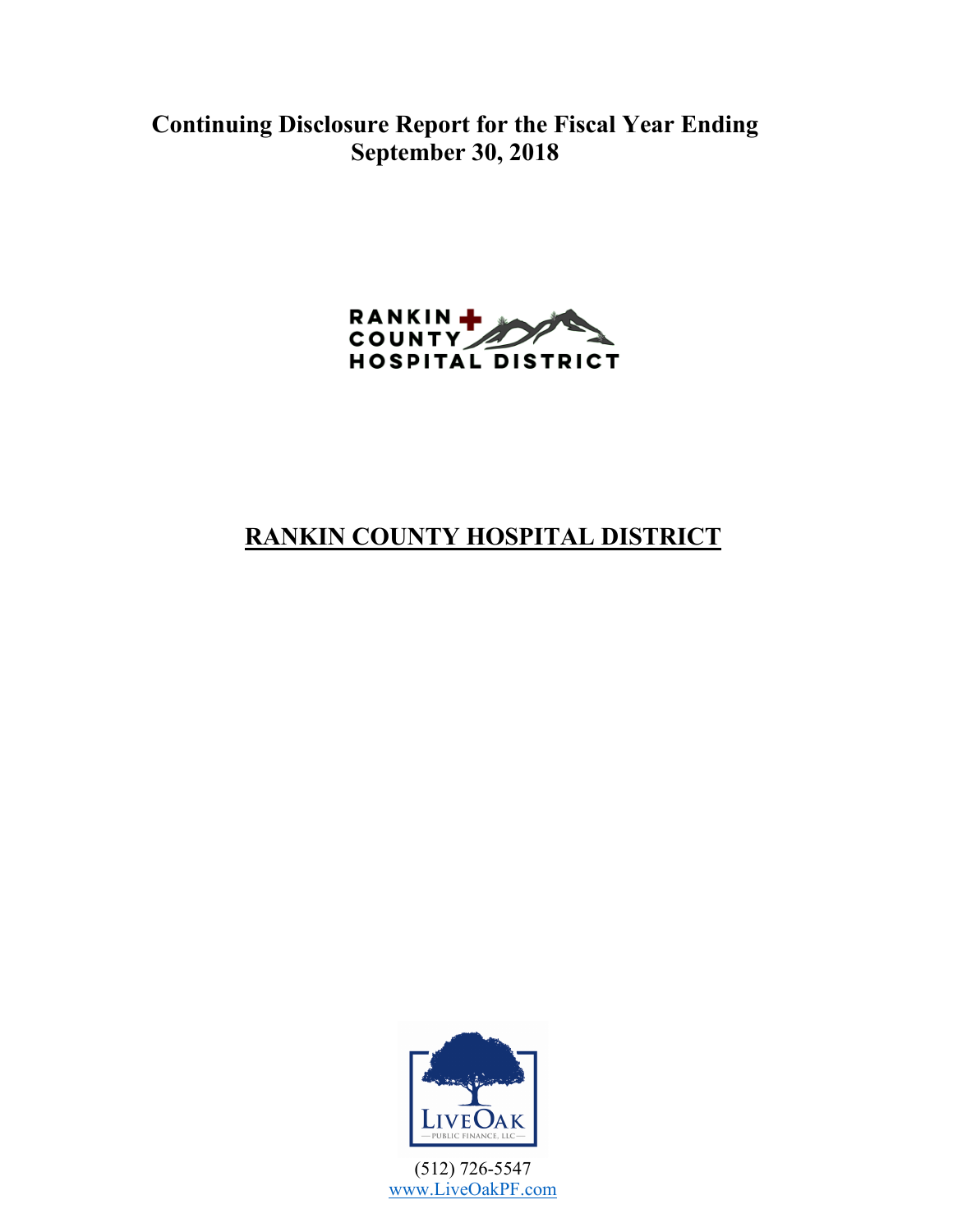#### **DISCLAIMER**

The information set forth herein has been obtained from the District and other sources believed to be reliable, but such information is not guaranteed as to accuracy or completeness and is not to be construed as a promise or guarantee. This Annual Continuing Disclosure Report may contain, in part, estimates and matters of opinion which are not intended as statements of fact, and no representation is made as to the correctness of such estimates and opinions, or that they will be realized. The information and expressions of opinion contained herein are subject to change without notice, and the delivery of this Annual Continuing Disclosure Report will not, under any circumstances, create any implication that there has been no change in the affairs of the District or other matters described.

### **RANKIN COUNTY HOSPITAL DISTRICT**

| <b>Traci Anderson</b> | Digitally signed by Traci Anderson<br>Date: 2019.03.29 16:21:18 -05'00' |
|-----------------------|-------------------------------------------------------------------------|
| Signature             |                                                                         |
| <b>Traci Anderson</b> |                                                                         |
| Name                  |                                                                         |
| CFO                   |                                                                         |
| Title                 |                                                                         |
| 03/29/2019            |                                                                         |
| Date                  |                                                                         |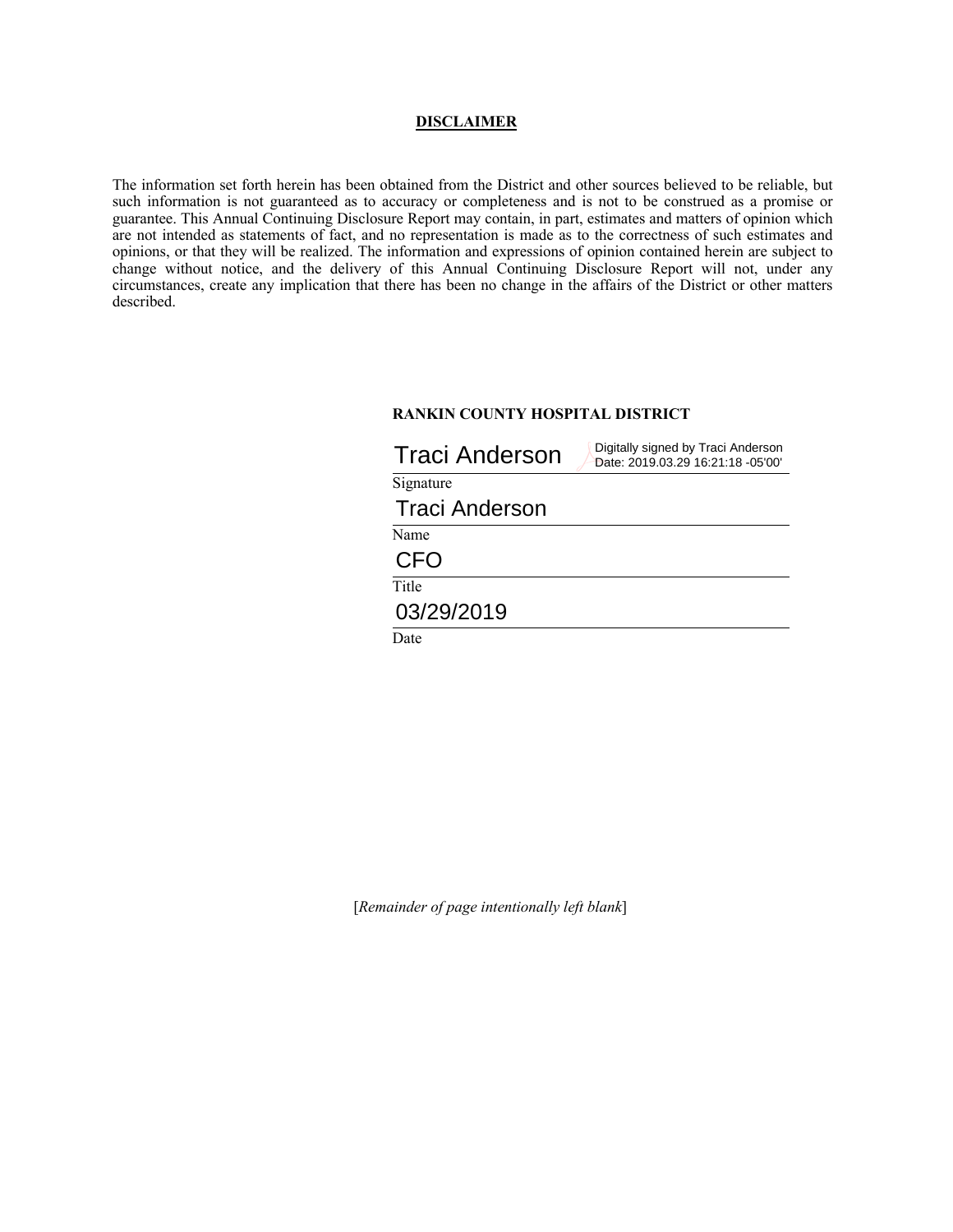### **RANKIN COUNTY HOSPITAL DISTRICT 2018 CONTINUING DISCLOSURES**

### **Table 1 - Valuation, Exemptions, and Tax Supported Debt <sup>1</sup>**

| District Direct Debt                |                 |
|-------------------------------------|-----------------|
| 2018 Certified Taxable AV           | \$3,705,063,933 |
| (100% of Estimated Market Value)    |                 |
| <b>Outstanding Debt</b>             | \$21,068,000    |
| <b>Total Direct Debt</b>            | \$21,068,000    |
|                                     |                 |
| As a % of 2018 Certified Taxable AV | $0.57\%$        |

### **Table 2 –Taxable Assessed Valuation by Category <sup>2</sup>**

|                      | Tax Year 2018   | Tax Year 2017   | Tax Year 2016   | Tax Year 2015   | Tax Year 2014   |
|----------------------|-----------------|-----------------|-----------------|-----------------|-----------------|
| <b>Real Property</b> | \$175,981,383   | \$174,037,338   | \$175,601,795   | \$92,239,065    | \$83,117,915    |
| Personal Property    | \$757,930,780   | \$596,797,110   | \$488,320,230   | \$527,964,660   | \$366,241,640   |
| Mineral              | \$2,934,845,554 | \$1,965,884,926 | \$1,536,406,599 | \$2,406,337,019 | \$3,368,067,893 |
| Gross Value          | \$3,868,757,717 | \$2,736,719,374 | \$2,200,328,624 | \$3,026,540,744 | \$3,817,427,448 |
| Less Exemptions      | \$163,693,784   | \$156,073,244   | \$148,561,027   | \$76,283,326    | \$76,344,075    |
| Net Taxable Value    | \$3,705,063,933 | \$2,580,646,130 | \$2,051,767,597 | \$2,950,257,418 | \$3,741,083,373 |

### **Table 3 – Valuation and Tax Supported Debt History <sup>3</sup>**

| <b>Fiscal Year</b><br><b>Ended 09/30</b> | <b>Estimated</b><br><b>Population</b> | <b>Taxable</b><br><b>Assessed</b><br><b>Valuation</b> | <b>Taxable Assessed</b><br><b>Valuation Per</b><br>Capita | <b>Tax Debt</b><br>Outstanding<br>at End of<br><b>Fiscal Year</b> | <b>Ratio of Tax</b><br><b>Debt to Taxable</b><br><b>Assessed</b><br>Valuation | <b>Tax Debt</b><br>Per Capita |
|------------------------------------------|---------------------------------------|-------------------------------------------------------|-----------------------------------------------------------|-------------------------------------------------------------------|-------------------------------------------------------------------------------|-------------------------------|
| 2015                                     | 1,588                                 | \$3,741,083,373                                       | \$2,355,846                                               | \$24,685,000                                                      | $0.66\%$                                                                      | \$15,544.71                   |
| 2016                                     | 1.633                                 | \$2,950,257,418                                       | \$1,806,649                                               | \$23,879,000                                                      | $0.81\%$                                                                      | \$14,622.78                   |
| 2017                                     | 1,682                                 | \$2,051,767,597                                       | \$1,219,845                                               | \$22,965,000                                                      | $1.12\%$                                                                      | \$13,653.47                   |
| 2018                                     | 1,732                                 | \$2,580,646,130                                       | \$1,489,594                                               | \$22,028,000                                                      | $0.85\%$                                                                      | \$12,714.94                   |
| 2019                                     | 1,784                                 | \$3,705,063,933                                       | \$2,076,337                                               | \$21,068,000                                                      | $0.57\%$                                                                      | \$11,806.62                   |

<sup>&</sup>lt;sup>1</sup> Source: Upton County Appraisal District, subject to change during the ensuing year.

<sup>2</sup> Source: Upton County Appraisal District.

<sup>3</sup> Source: Upton County Appraisal District; Municipal Advisory Council of Texas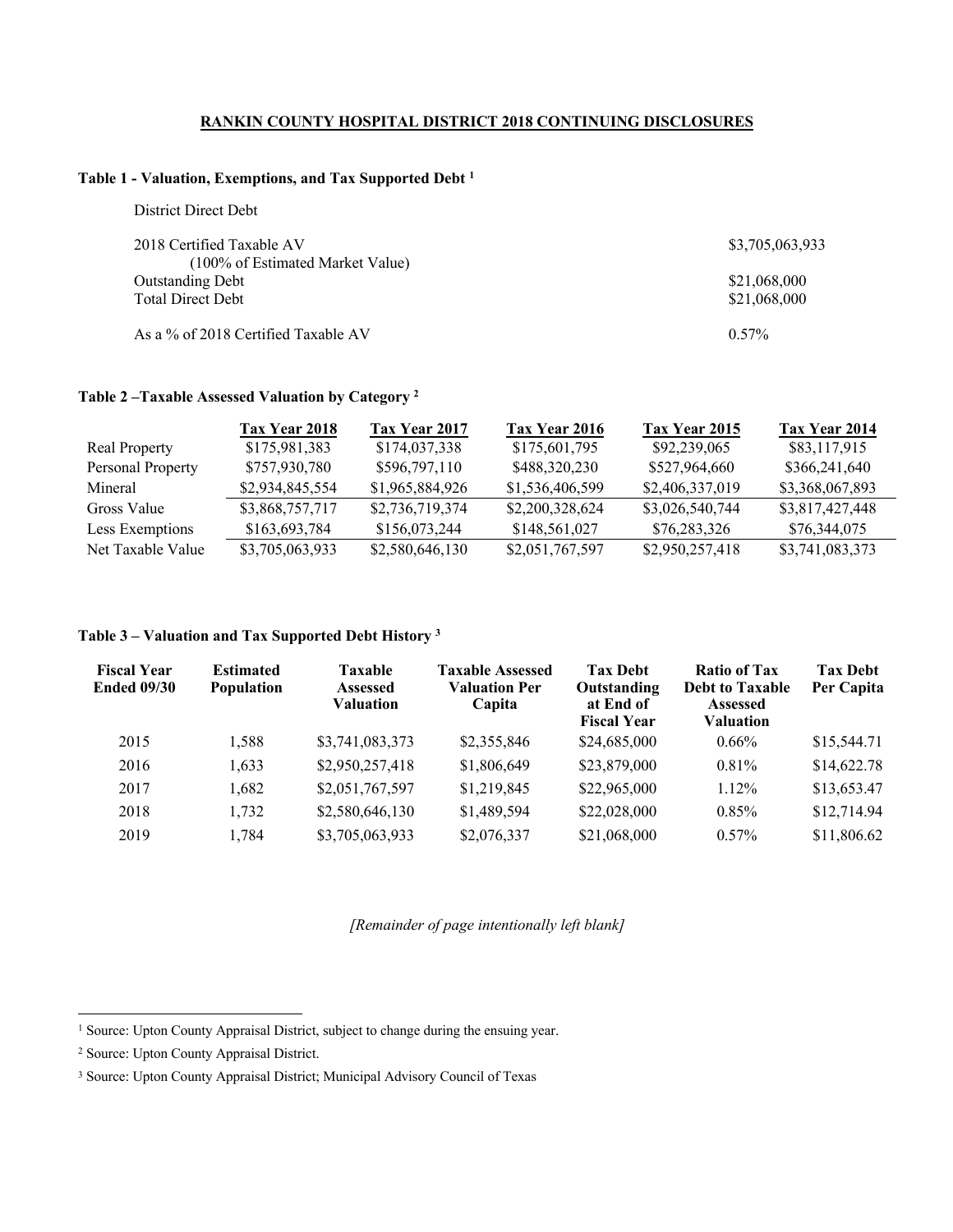| <b>Fiscal Year</b><br><b>Ended 09/30</b> | <b>Tax Year</b> | <b>Taxable Assessed</b><br><b>Valuation</b> | <b>Tax Rate</b> | Tax Levy    | <b>Total Percent</b><br><b>Collected</b> |
|------------------------------------------|-----------------|---------------------------------------------|-----------------|-------------|------------------------------------------|
| 2015                                     | 2014            | \$3,741,083,373                             | \$0.1505        | \$5,537,813 | 96.57%                                   |
| 2016                                     | 2015            | \$2,950,257,418                             | \$0.1946        | \$5,741,201 | 99.35%                                   |
| 2017                                     | 2016            | \$2,051,767,597                             | \$0.3008        | \$6,211,669 | 98.98%                                   |
| 2018                                     | 2017            | \$2,580,646,130                             | \$0.2579        | \$6,654,970 | $100.00\%$                               |
| 2019                                     | 2018            | \$3,705,063,933                             | \$0.2068        | \$7,662,072 | (In process of collection)               |

# **Table 4 – Tax Rate, Levy, and Collection History <sup>1</sup>**

# **Table 5 – Tax Rate Distribution 2**

|                            | 2018     | 2017     | 2016     | 2015     | 2014     |
|----------------------------|----------|----------|----------|----------|----------|
| Maintenance and Operations | \$0.1581 | \$0.1881 | \$0.2133 | \$0.1333 | \$0.1023 |
| Interest and Sinking       | \$0.0487 | \$0.0698 | \$0.0875 | \$0.0613 | \$0.0482 |
| Total                      | \$0.2068 | \$0.2579 | \$0.3008 | \$0.1946 | \$0.1505 |

 <sup>1</sup> Source: Upton County Appraisal District

<sup>2</sup> Source: Upton County Appraisal District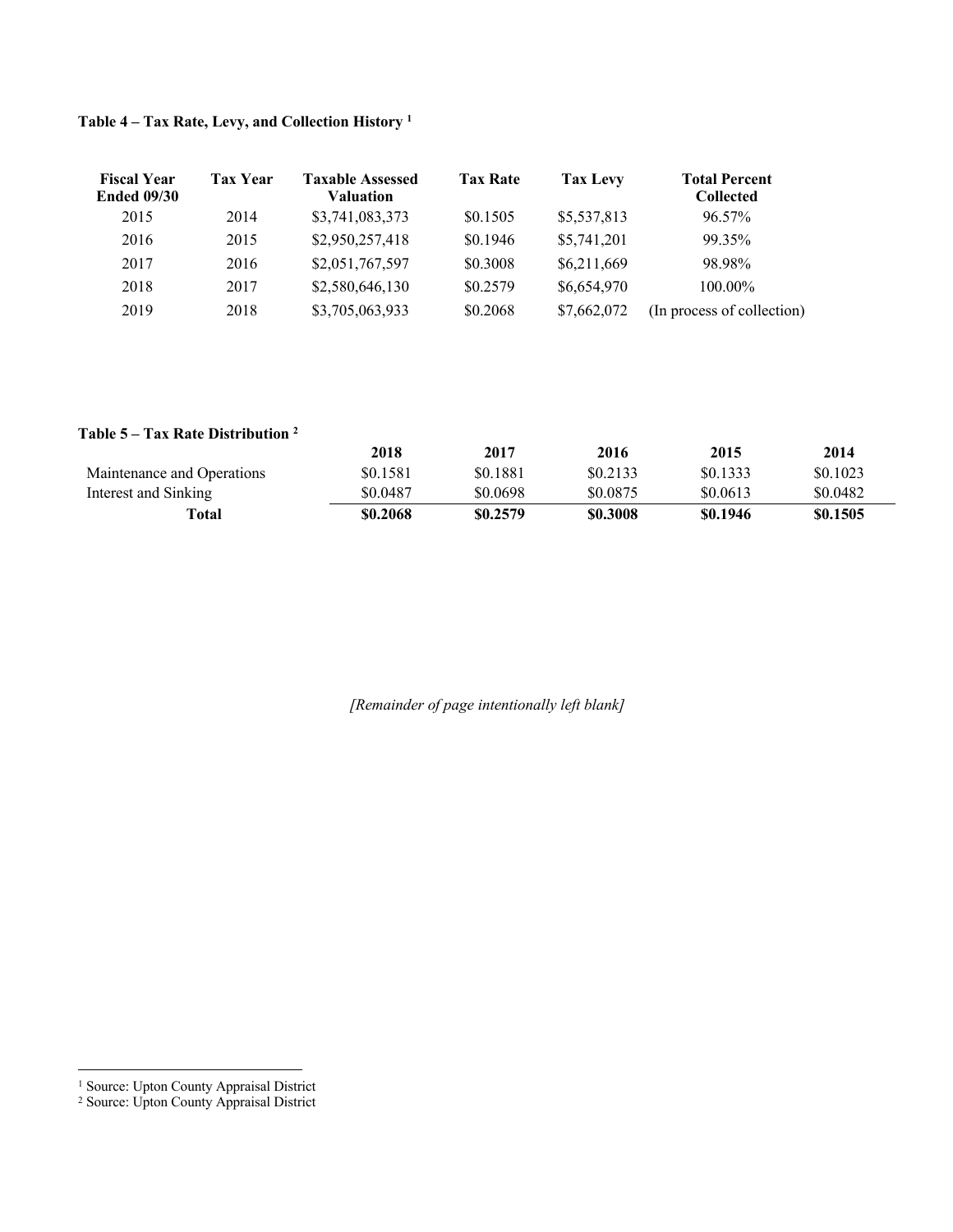# **Table 6 – Ten Largest Taxpayers <sup>1</sup>**

| o<br>$\cdots$                            | 2017                    |                                                      |                                              |
|------------------------------------------|-------------------------|------------------------------------------------------|----------------------------------------------|
| <b>Taxpayers</b>                         | <b>Type of Property</b> | <b>2017 Net Taxable</b><br><b>Assessed Valuation</b> | % of Total 2017<br><b>Assessed Valuation</b> |
| Pioneer Natural                          | $Oil \& Gas$            | \$374,517,953                                        | 14.51%                                       |
| C O G Operating LLC                      | Oil $&$ Gas             | \$247,506,769                                        | 9.59%                                        |
| Parsley Energy Operations LLC            | Oil & Gas               | \$211,041,467                                        | 8.18%                                        |
| Targa Pipeline Mid-Continent Westtex LLC | Pipeline                | \$144,072,320                                        | 5.58%                                        |
| XTO Energy Inc                           | Oil $&$ Gas             | \$96,685,369                                         | $3.75\%$                                     |
| ETC Texas Processing Ltd.                | Oil $&$ Gas             | \$96,233,010                                         | $3.73\%$                                     |
| Summit Petroleum LLC                     | Oil & Gas               | \$78,608,766                                         | $3.05\%$                                     |
| WTG Benedum Joint Venture                | Oil & Gas               | \$67,903,111                                         | $2.63\%$                                     |
| Apache Corporation                       | Oil $&$ Gas             | \$63,393,556                                         | 2.46%                                        |
| Chevron U.S.A., Inc - WI                 | Oil & Gas               | \$54,816,430                                         | $2.12\%$                                     |
| <b>TOTAL</b>                             |                         | \$1,434,778,751                                      | 55.60%                                       |

|                                          | 2016                    |                                                      |                                              |
|------------------------------------------|-------------------------|------------------------------------------------------|----------------------------------------------|
| <b>Taxpayers</b>                         | <b>Type of Property</b> | <b>2016 Net Taxable</b><br><b>Assessed Valuation</b> | % of Total 2016<br><b>Assessed Valuation</b> |
| Pioneer Natural                          | Oil & Gas               | \$280,572,109                                        | 13.67%                                       |
| C O G Operating LLC                      | Oil & Gas               | \$269,604,417                                        | 13.14%                                       |
| Parsley Energy Operations LLC            | Oil & Gas               | \$130,777,251                                        | $6.37\%$                                     |
| Targa Pipeline Mid-Continent Westtex LLC | Pipeline                | \$127,116,740                                        | $6.20\%$                                     |
| XTO Energy Inc                           | Oil & Gas               | \$82,583,580                                         | $4.02\%$                                     |
| WTG Benedum Joint Venture                | Oil & Gas               | \$59,786,061                                         | 2.91%                                        |
| Chevron U.S.A., Inc - WI                 | Oil & Gas               | \$52,266,918                                         | $2.55\%$                                     |
| Summit Petroleum LLC                     | Oil & Gas               | \$49,228,686                                         | 2.40%                                        |
| Apache Corporation                       | Oil $&$ Gas             | \$45,350,828                                         | 2.21%                                        |
| <b>Exxon Mobil Corporation</b>           | Oil & Gas               | \$44,679,711                                         | 2.18%                                        |
| TOTAL                                    |                         | \$1,141,966,301                                      | 55.66%                                       |

1

<sup>&</sup>lt;sup>1</sup> Source: Upton County Appraisal District.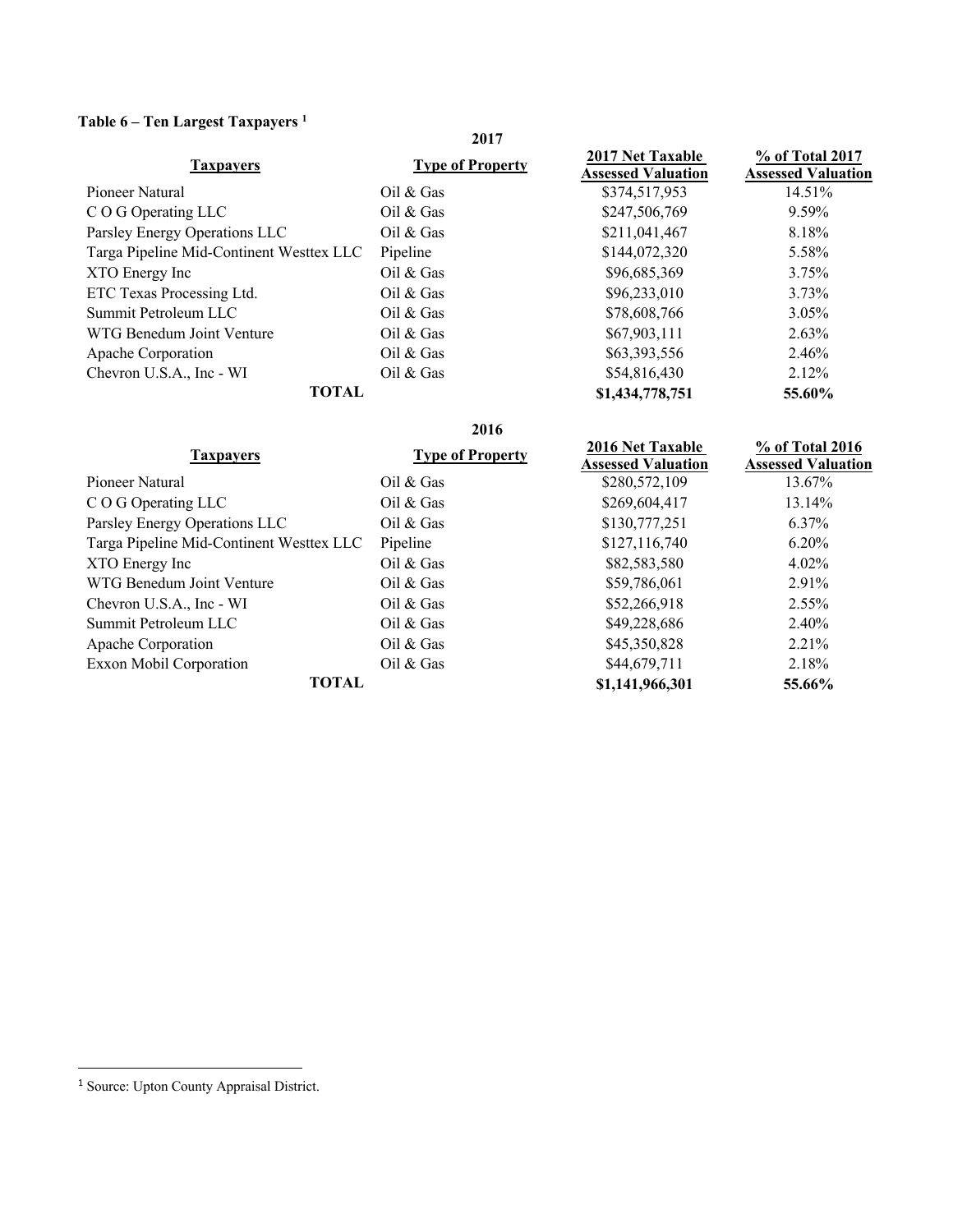# **Table 7 – Classification of Assessed Valuation by Use Category 1**

| <b>Property Use Category</b>       | 2018/19         |
|------------------------------------|-----------------|
| Real Property:                     |                 |
| Single-Family Residential          | \$22,407,851    |
| Multi-Family Residential           | \$0             |
| Vacant Lots/Tracts                 | \$545,069       |
| Acreage (Land Only)                | \$128,037,919   |
| Farm and Ranch Improvements        | \$14,140,114    |
| Commercial and Industrial          | \$5,085,420     |
| Minerals, Oil and Gas              | \$2,932,855,618 |
| Tangible Personal Property:        |                 |
| <b>Business</b>                    | \$423,316,690   |
| Other                              | \$7,844,596     |
| Real & Tangible Personal Property: |                 |
| <b>Utilities</b>                   | \$334,524,440   |
| <b>Total Assessed Valuation</b>    | \$3,868,757,717 |
|                                    |                 |
| <b>Less Exemptions:</b>            | 2018/19         |
| Residential Homestead              | \$3,337,939     |
| 10% Residential Homestead Cap      | \$951,076       |
| Over 65/Disabled Persons           | \$4,564,009     |
| Disabled/Deceased Veterans         | \$51,311        |
| Pollution Control                  | \$21,619,223    |
| Solar                              | \$0             |
| Productivity Loss                  | \$125,796,533   |
| Other                              | \$7,373,693     |
| <b>Total Exemptions</b>            | \$163,693,784   |
| <b>Taxable Assessed Valuation</b>  | \$3,705,063,933 |

[*Remainder of page intentionally left blank*]

<u>.</u>

<sup>&</sup>lt;sup>1</sup> Source: Upton County Appraisal District.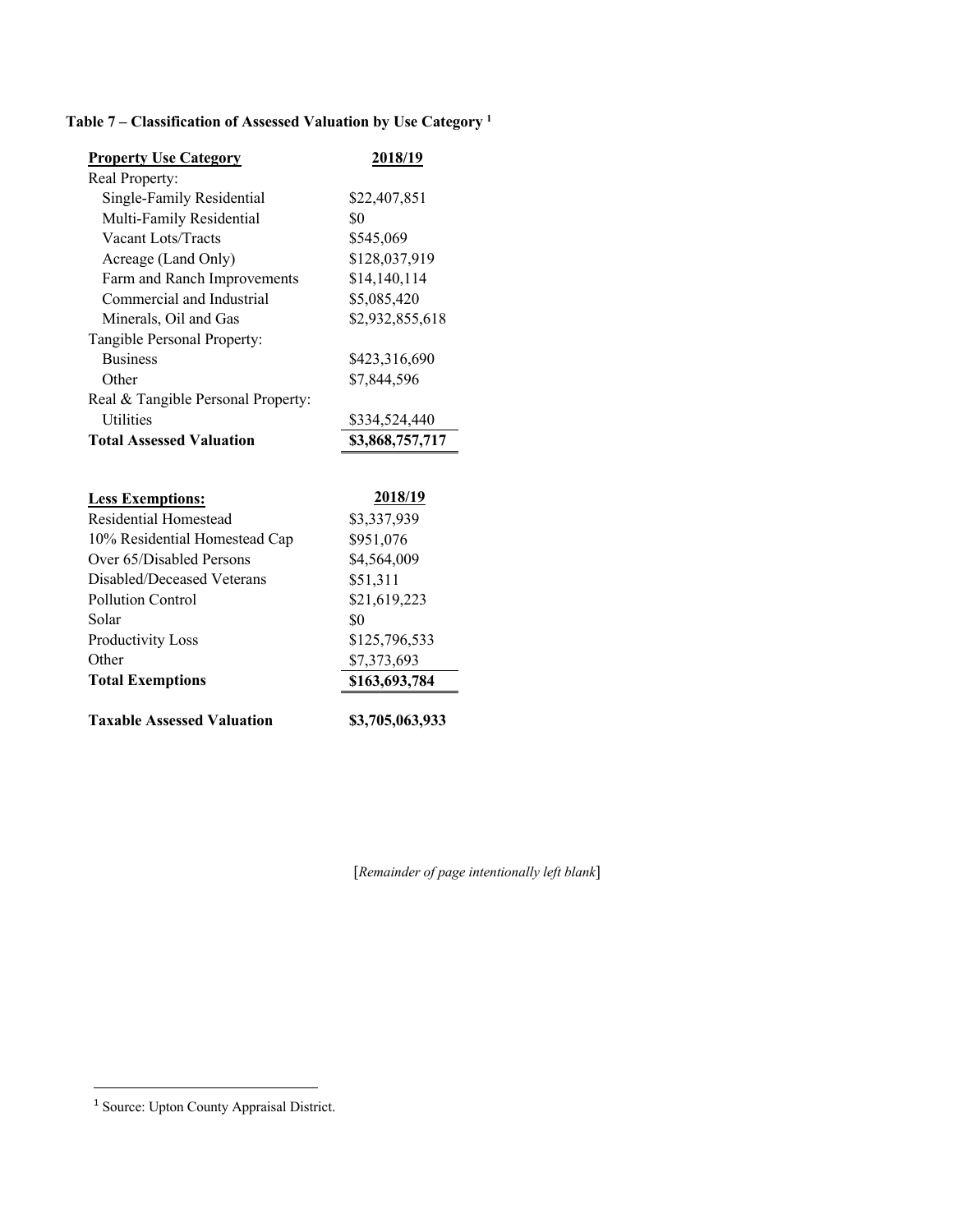# **Table 8 - Percentage of Total Assessed Valuation by Category 1**

| <b>Property Use Category</b>       | 2018/19  |
|------------------------------------|----------|
| Real Property:                     |          |
| Single-Family Residential          | $0.58\%$ |
| Multi-Family Residential           | $0.00\%$ |
| Vacant Lots/Tracts                 | $0.01\%$ |
| Acreage (Land Only)                | 3.31%    |
| Farm and Ranch Improvements        | $0.37\%$ |
| Commercial and Industrial          | 0.13%    |
| Minerals, Oil and Gas              | 75.81%   |
| Tangible Personal Property:        |          |
| <b>Business</b>                    | 10.94%   |
| Other                              | $0.20\%$ |
| Real & Tangible Personal Property: |          |
| <b>Utilities</b>                   | 8.65%    |
| Total                              | 100.00%  |

# **Table 9 – Estimated and Overlapping Debt 2**

| <b>Taxing Jurisdiction</b>                | As Of     | <b>Total Debt</b> | <b>Estimated %</b><br>Overlapping | Overlapping<br>Debt |
|-------------------------------------------|-----------|-------------------|-----------------------------------|---------------------|
| Rankin ISD                                | 4/30/2018 | \$28,715,000      | $100.00\%$                        | \$28,715,000        |
| <b>Upton County</b>                       | 4/30/2018 | \$3,040,000       | 80.56%                            | \$2,449,024         |
| <b>Total Overlapping Debt</b>             |           |                   |                                   | \$31,164,024        |
| Rankin County Hospital District           | 4/30/2018 | \$21,068,000      | $100.00\%$                        | \$21,068,000        |
| Total Direct & Estimated Overlapping Debt |           |                   |                                   | \$2,232,024         |
| Total Direct & Overlapping Debt % of TAV  |           |                   | $1.41\%$                          |                     |

Total Direct & Overlapping Debt per Capita **\$29,271.10** 

 <sup>1</sup> Source: Upton County Appraisal District

<sup>&</sup>lt;sup>2</sup> Source: Municipal Advisory Council of Texas.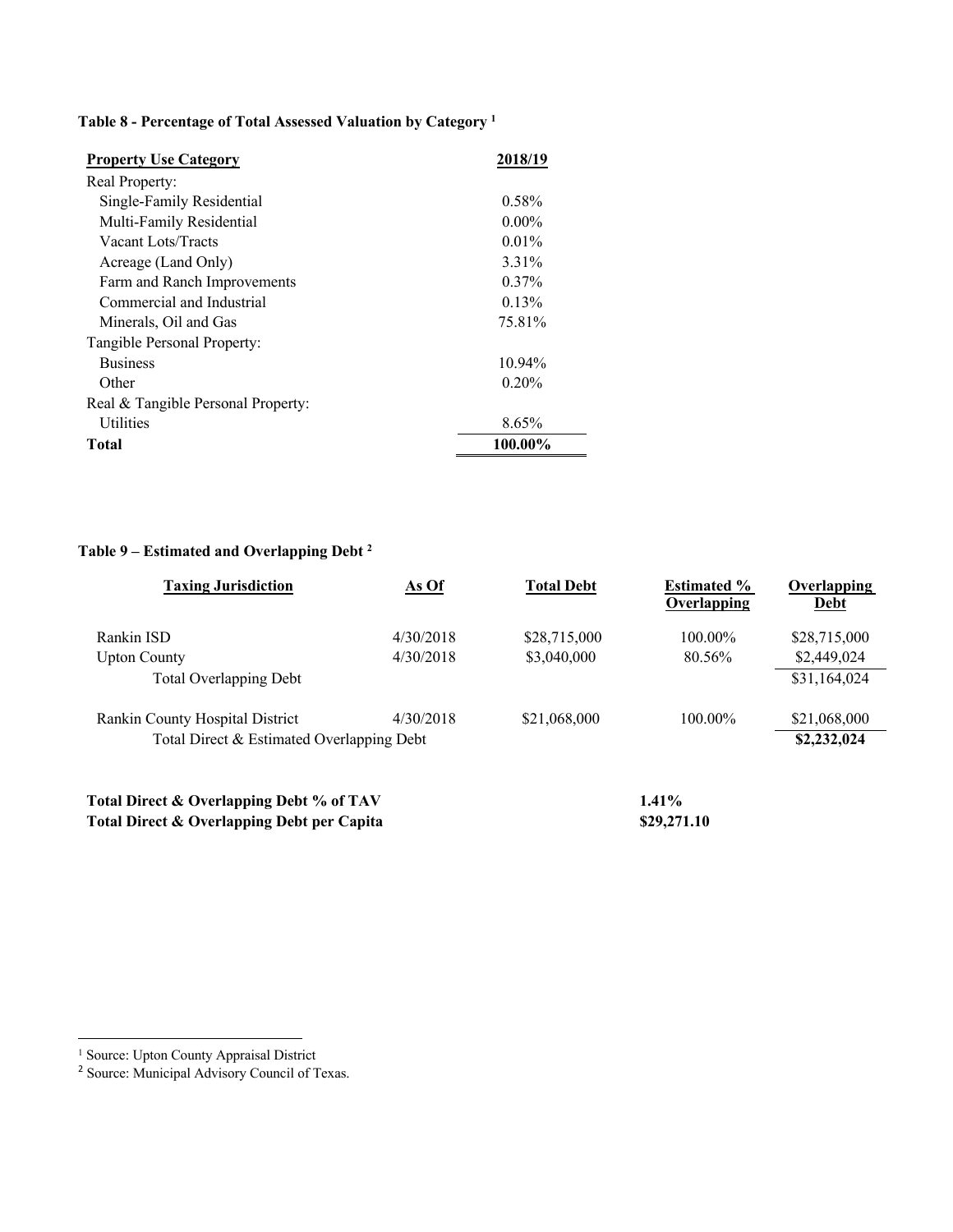| <b>Fiscal Year Ending</b> | Principal    | <b>Interest</b> | <b>Total Debt Service</b> |
|---------------------------|--------------|-----------------|---------------------------|
| 2019                      | \$991,000    | 814,531         | \$1,805,531               |
| 2020                      | \$1,021,000  | 781,349         | \$1,802,349               |
| 2021                      | \$1,056,000  | 747,129         | \$1,803,129               |
| 2022                      | \$1,091,000  | 711,672         | \$1,802,672               |
| 2023                      | \$1,129,000  | 672,336         | \$1,801,336               |
| 2024                      | \$1,175,000  | 628,958         | \$1,803,958               |
| 2025                      | \$1,217,000  | 583,796         | \$1,800,796               |
| 2026                      | \$1,264,000  | 537,032         | \$1,801,032               |
| 2027                      | \$1,319,000  | 486,935         | \$1,805,935               |
| 2028                      | \$1,366,000  | 437,152         | \$1,803,152               |
| 2029                      | \$1,418,000  | 384,558         | \$1,802,558               |
| 2030                      | \$1,472,000  | 328,863         | \$1,800,863               |
| 2031                      | \$1,533,000  | 268,592         | \$1,801,592               |
| 2032                      | \$1,597,000  | 204,453         | \$1,801,453               |
| 2033                      | \$1,671,000  | 134,060         | \$1,805,060               |
| 2034                      | \$1,748,000  | 60,371          | \$1,808,371               |
| <b>TOTAL</b>              | \$21,068,000 | \$7,781,786     | \$28,849,786              |

### **Table 10 – Pro Forma Tax Supported Debt Service Requirements <sup>1</sup>**

# **Table 11 – Interest and Sinking Fund Budget Projection 2**

| Interest and Sinking Fund Balance, 10/01/2018 (Beginning)                    |             | \$340,610 |
|------------------------------------------------------------------------------|-------------|-----------|
| Estimated Tax Supported Debt Service Requirements for Fiscal Year Ended 2019 | \$1,805,531 |           |
| Interest and Sinking Fund Local Revenue                                      | \$1,804,366 |           |
| Debt Subsidy from Texas Education Agency                                     |             |           |
| Transfers $In/(Out)$                                                         |             |           |
| Interest and Sinking Fund Balance, 08/31/2019 (Ending)                       |             | \$339,445 |
| Net Increase/(Decrease) in Fund Balance                                      |             | (\$1,165) |

<sup>&</sup>lt;sup>1</sup> Source: Municipal Advisory Council of Texas.

<sup>2</sup> Source: The District's audited financial statements.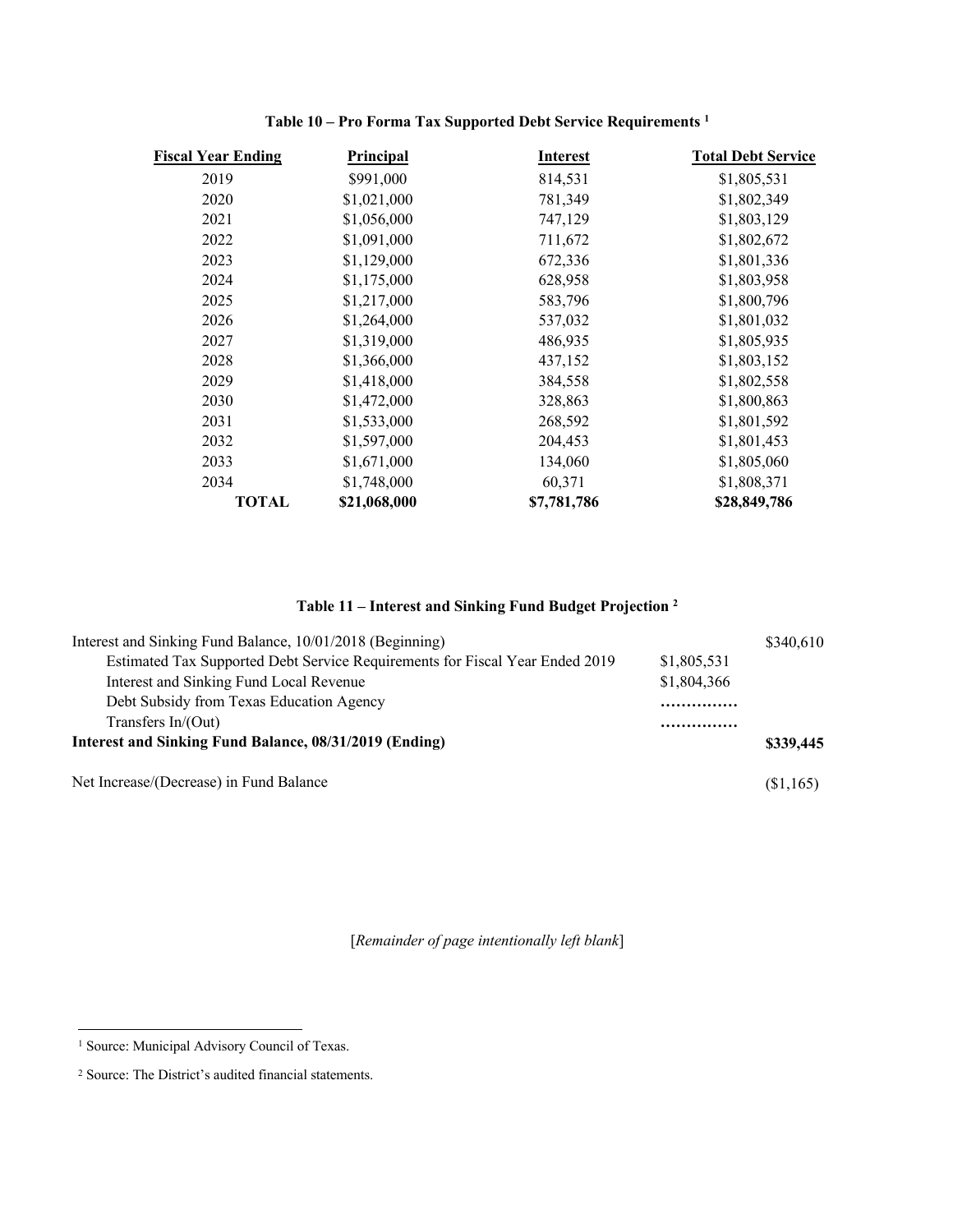### **Table 12 – Authorized but Unissued Unlimited Tax Bonds 1**

After the issuance of the Bonds, the District has no authorized but unissued unlimited tax bonds. The District does not anticipate issuing additional debt this fiscal year.

### **Table 13 – Other Obligations 2**

As of September 30, 2018, other obligations of the District included the following capital lease:

Capital lease payable for equipment (Tosoh AIA 900 9 Tray Analyzer) to the lessor in sixty monthly installments of \$1,082 until September 2022 with an implicit interest rate of 6.00%. Collateralized by leased equipment.

<sup>&</sup>lt;sup>1</sup> Source: The District's audited financial statements.

<sup>2</sup> Source: The District's audited financial statements.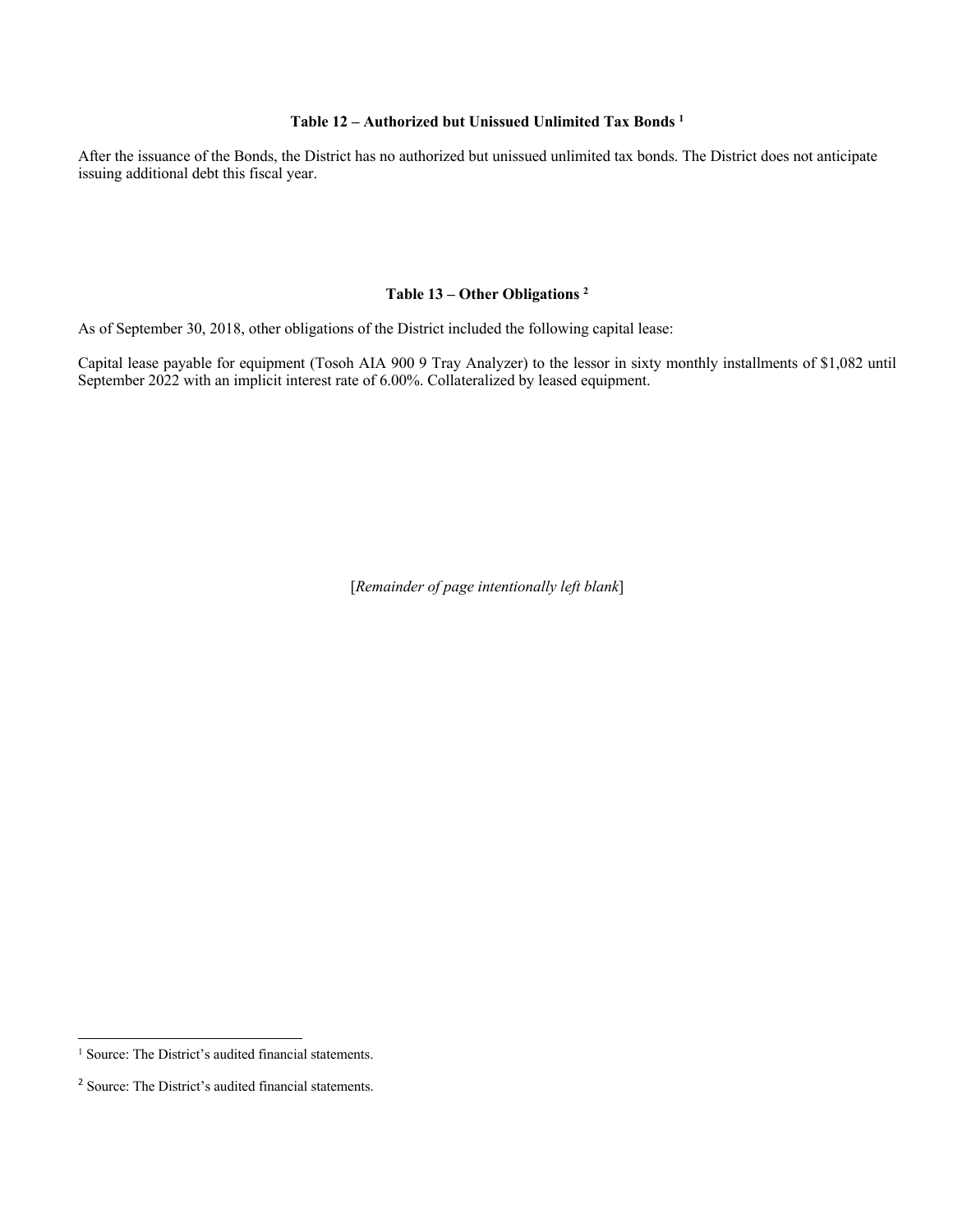# **Table 14 – General Operating Fund Comparative Balance Sheet 1**

|                                               | 2018            | 2017            | 2016            | 2015            | 2014            |
|-----------------------------------------------|-----------------|-----------------|-----------------|-----------------|-----------------|
| <b>OPERATING REVENUES:</b>                    |                 |                 |                 |                 |                 |
| Net Patient Service Revenue                   | \$5,444,786     | \$5,830,895     | \$5,388,264     | \$4,299,682     | \$392,349       |
| Medicaid Supplemental Payment Program         | $S-$            | $S-$            | $\mathcal{S}$ - | (\$1,652,324)   | \$50,622        |
| Other Revenue                                 | \$849,827       | \$817,875       | \$768,594       | \$128,921       | \$74,449        |
| <b>Total Revenues</b>                         | \$6,294,613     | \$6,648,770     | \$6,156,858     | \$2,776,279     | \$517,420       |
| <b>NONOPERATING REVENUES (EXPENSES):</b>      |                 |                 |                 |                 |                 |
| Property Tax Revenue                          | \$7,371,463     | \$6,342,802     | \$5,920,782     | \$5,741,073     | \$3,511,160     |
| Noncapital Grants and Contributions           | \$21,309        | \$9,258         | \$20,270        | \$73,140        | \$64,751        |
| Investment Income                             | \$43,950        | \$15,699        | \$39,953        | $S-$            | $\mathbb{S}^-$  |
| Interest Income                               | $S-$            | $S-$            | $\mathcal{S}$ - | \$8,661         | \$9,827         |
| <b>Interest Expense</b>                       | $(\$825,713)$   | $(\$859,905)$   | $(\$890, 804)$  | $(\$6,795)$     | (\$7,513)       |
| Debt Issuance Costs                           | $S-$            | $S-$            | $\mathcal{S}$ - | $\mathcal{S}$ - | $(\$408,021)$   |
| Gain (Loss) on Disposal of Assets             | $S-$            | $S-$            | (\$28,942)      | $S-$            | $\mathbb{S}$    |
| <b>Total Nonoperating Revenues (Expenses)</b> | \$6,611,009     | \$5,507,854     | \$5,061,259     | \$5,816,079     | \$3,170,204     |
| Operating Income (Loss)                       | $(\$5,007,065)$ | $(\$4,396,021)$ | $(\$4,278,279)$ | $(\$7,177,514)$ | $(\$6,655,447)$ |
| <b>OPERATING EXPENSES:</b>                    |                 |                 |                 |                 |                 |
| Salaries                                      | \$5,982,827     | \$5,408,029     | \$4,923,820     | \$6,237,221     | \$4,669,737     |
| Employee Benefits and Payroll Taxes           | \$1,008,545     | \$1,110,479     | \$1,029,056     | $\mathcal{S}$ - | $S-$            |
| Professional Fees and Purchased Services      | \$1,063,773     | \$1,467,744     | \$1,700,314     | \$660,728       | \$396,591       |
| Supplies                                      | \$993,901       | \$998,703       | \$542,864       | \$2,269,477     | \$1,648,641     |
| Other Operating                               | \$651,876       | \$635,564       | \$645,140       | $\mathcal{S}$ - | $\mathbb{S}$    |
| Depreciation and Amortization                 | \$1,600,756     | \$1,424,272     | \$1,593,943     | \$786,367       | \$457,898       |
| <b>Total Operating Expenses</b>               | \$11,301,678    | \$11,044,791    | \$10,435,137    | \$9,953,793     | \$7,172,867     |
| Increase (Decrease) in Net Position           | \$1,603,944     | \$1,111,833     | \$782,980       | (\$1,361,435)   | $(\$3,485,243)$ |
| Fund Balance – September 1 (Beginning)        | \$6,606,075     | \$5,494,242     | \$4,711,262     | \$5,442,528     | \$8,927,771     |
| Adjustment for Accounting Change              | $\mathcal{S}$ - | \$-             | $S-$            | \$630,169       | $S-$            |
| Fund Balance - August 31 (Ending)             | \$8,210,019     | \$6,606,075     | \$5,494,242     | \$4,711,262     | \$5,442,528     |

 $\overline{\phantom{a}}$ 

1

<sup>&</sup>lt;sup>1</sup> Source: The District's audited financial statements.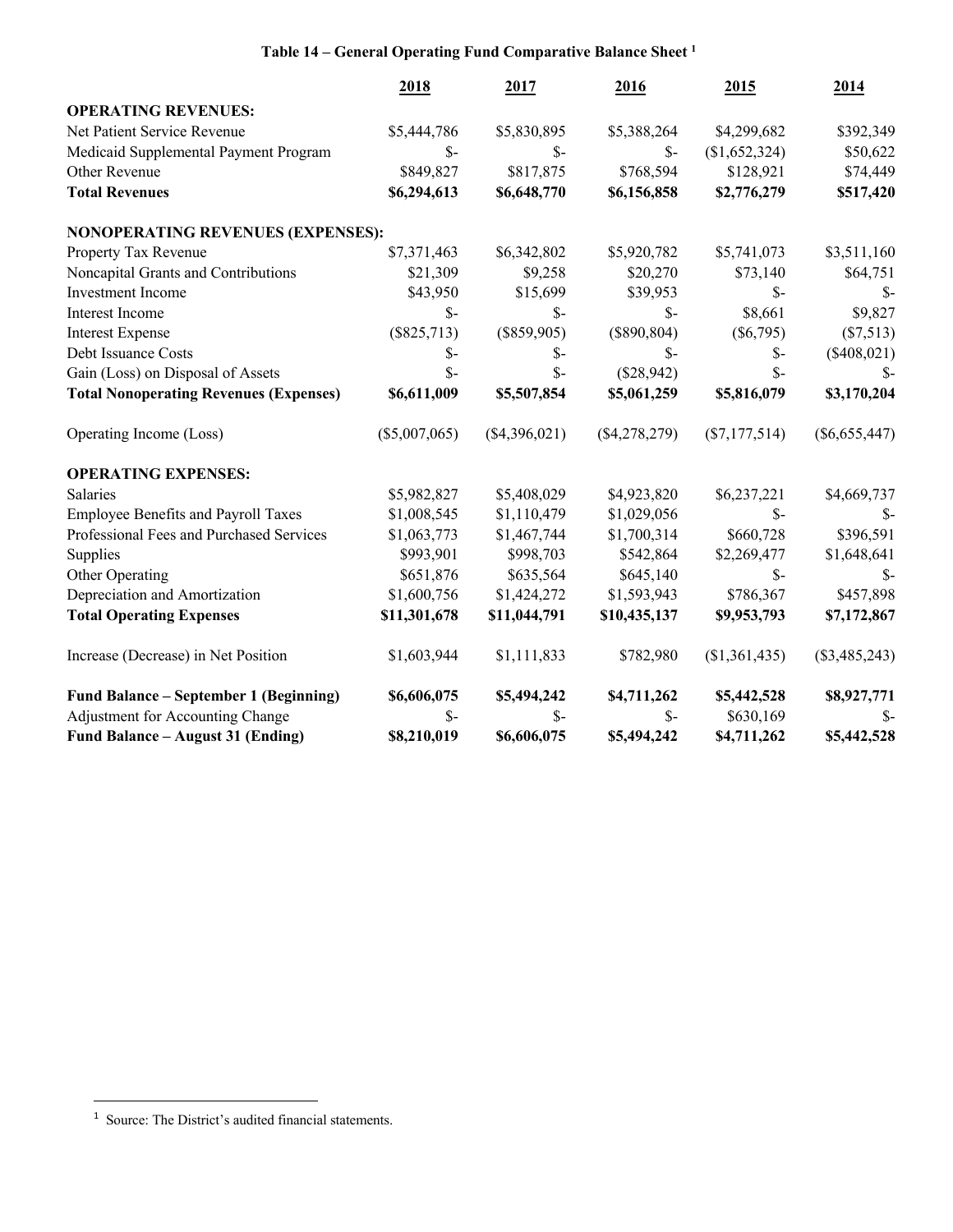# **Table 15 – General Operating Fund Comparative Balance Sheet <sup>1</sup>**

|                                                                             | 2018            | 2017            | 2016            | 2015            | 2014            |
|-----------------------------------------------------------------------------|-----------------|-----------------|-----------------|-----------------|-----------------|
| <b>ASSETS:</b>                                                              |                 |                 |                 |                 |                 |
| Cash & Cash Equivalents                                                     | \$845,548       | \$680,724       | \$2,882,472     | \$326,346       | \$1,110,015     |
| Short-Term Investments                                                      | $S-$            | \$100,000       | \$606,105       | \$604,035       | \$2,110,658     |
| Assets Whose Use is Limited                                                 | \$4,498,247     | \$3,712,062     | \$1,750,762     | $\mathcal{S}$ - | $S-$            |
| Patient Accounts Rec, Net of Allowance                                      | \$797,177       | \$540,959       | \$886,631       | \$1,287,975     | \$165,157       |
| <b>Estimated Third-Party Payor Settlements</b>                              | \$1,035,212     | \$985,736       | \$610,222       | \$249,533       | \$776,026       |
| Other Receivables                                                           | $\mathcal{S}$ - | $\mathcal{S}$ - | \$24,395        | $S-$            | $S-$            |
| Inventory of Supplies                                                       | \$254,482       | \$257,837       | \$276,477       | \$95,333        | \$90,569        |
| Prepaid and Other Current Assets                                            | \$98,910        | \$140,950       | \$158,636       | \$41,409        | \$27,261        |
| Property Taxes Receivable                                                   | \$51,160        | \$45,606        | \$48,484        | \$48,484        | \$112,390       |
| Long-Term Investments                                                       | $\mathcal{S}$ - | $\mathcal{S}$ - | \$260,279       | $\mathcal{S}$ - | $S-$            |
| Noncurrent Assets                                                           |                 |                 |                 |                 |                 |
| Capital Assets, Net of Depreciation                                         | \$22,867,788    | \$24,190,706    | \$24,499,216    | \$24,919,268    | \$9,372,145     |
| Noncurrent Investments                                                      | \$-             | $S-$            | \$-             | \$1,270,286     | \$-             |
| Cash Held by Trustee for Capital Acquisition                                | $\mathcal{S}$ - | $\mathcal{S}$ - | $S-$            | \$3,665,851     | \$20,735,753    |
| <b>Net Pension Assets</b>                                                   | \$1,049,836     | \$587,311       | \$407,139       | \$464,327       | $S-$            |
| Other Assets                                                                | $\mathcal{S}$ - | $S-$            | $\mathcal{S}$ - | \$21,841        | \$19,917        |
| <b>Total Assets</b>                                                         | \$31,498,360    | \$31,241,891    | \$32,410,818    | \$32,994,688    | \$34,519,891    |
|                                                                             |                 |                 |                 |                 |                 |
| DEFERRED OUTFLOWS OF RESOURCES:                                             |                 |                 |                 |                 |                 |
| Difference of Projected and Actual Earnings                                 | \$216,118       | \$326,265       | \$390,829       | \$273,397       | $\mathcal{S}$   |
| Difference of Expected and Actual Experience                                | \$6,410         | \$12,823        | \$19,234        | \$-             | $\mathcal{S}$ - |
| Difference of Changes in Assumption                                         | \$38,469        | \$33,549        | \$50,324        | $\mathcal{S}$ - | $\mathcal{S}$   |
| Contributions Subsequent to Measurement Date                                | \$208,184       | \$207,419       | \$201,500       | $S-$            | $\mathbb{S}$    |
| <b>Total Deferred Outflows of Resources</b>                                 | \$469,181       | \$580,056       | \$661,887       | \$273,397       | $\mathsf{\$}$   |
| <b>Total Assets and Deferred Outflows of Res</b>                            | \$31,967,541    | \$31,821,947    | \$33,072,705    | \$33,268,085    | \$34,519,891    |
| <b>LIABILITIES:</b>                                                         |                 |                 |                 |                 |                 |
| <b>Current Liabilities</b>                                                  |                 |                 |                 |                 |                 |
| Current Portion of Long-Term Debt                                           | \$1,001,508     | \$969,899       | \$937,000       | \$974,472       | \$863,169       |
| Accounts Payable                                                            | \$63,990        | \$290,804       | \$506,769       | \$1,330,916     | \$3,074,250     |
| Est. Amounts Due to Third-Party Payers                                      | $\mathcal{S}$ - | $\mathcal{S}$ - | \$-             | \$2,243,668     | \$162,195       |
| Accr. Payroll, Benefits & Related Liabilities                               | \$746,335       | \$645,032       | \$508,441       | \$211,634       | \$241,011       |
| Accrued Interest                                                            | $S-$            | $S-$            | \$-             | \$192,459       | \$282,348       |
| <b>Accrued Compensated Absences</b>                                         | $\mathcal{S}$ - | $S-$            | $S-$            | \$157,049       | \$110,848       |
| Other Accrued Liabilities                                                   | \$937,111       | \$1,463,751     | \$2,852,896     | $\mathcal{S}$ - | $S-$            |
| Noncurrent Liabilities                                                      |                 |                 |                 |                 |                 |
| Long-Term Debt, Net of Current Position                                     | \$20,387,702    | \$21,408,038    | \$22,340,062    | \$23,360,444    | \$24,247,419    |
| Post-Employment Benefits                                                    | \$367,780       | \$91,207        | \$86,181        | \$86,181        | \$96,123        |
| <b>Total Liabilities</b>                                                    | \$23,504,426    | \$24,868,731    | \$27,231,349    | \$28,556,823    | \$29,077,363    |
|                                                                             |                 |                 |                 |                 |                 |
| DEFERRED INFLOWS OF RESOURCES:                                              |                 |                 |                 |                 |                 |
| Difference of Projected and Actual Earnings                                 | \$253,096       | \$347,141       | \$347,114       | $S-$            | $\mathbb{S}^-$  |
| <b>Total Deferred Inflows of Resources</b>                                  | \$253,096       | \$347,141       | \$347,114       | $\mathcal{S}$ - | $\mathcal{S}$ - |
| <b>NET POSITION:</b>                                                        |                 |                 |                 |                 |                 |
| Net Investment in Capital Assets                                            | \$1,478,578     | \$1,812,769     | \$1,222,154     | \$3,277,647     | \$2,010,452     |
| <b>Restricted for Pensions</b>                                              | \$-             | $S-$            | \$-             | \$464,327       | $S-$            |
| Unrestricted                                                                | \$6,731,441     | \$4,793,306     | \$4,272,088     | \$969,288       | \$3,432,076     |
| <b>Total Net Position</b>                                                   | \$8,210,019     | \$6,606,075     | \$5,494,242     | \$4,711,262     | \$5,442,528     |
| <b>Total Liabilities, Deferred Inflow of Resources</b><br>and Fund Balances | \$31,967,541    | \$31,821,947    | \$33,072,705    | \$33,268,085    | \$34,519,891    |

<sup>1</sup> Source: The District's audited financial statements.

<u>.</u>